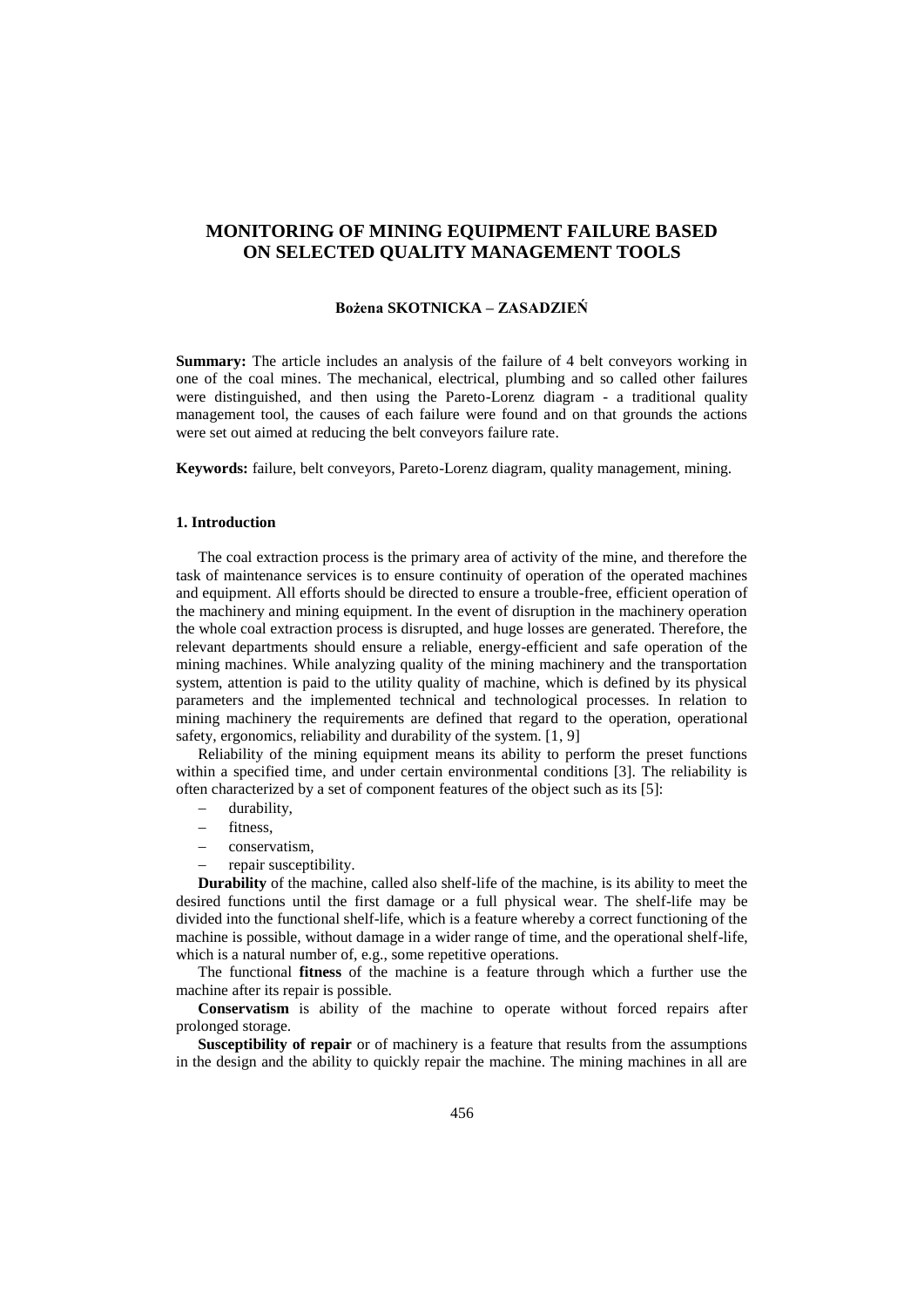classified as serviceable objects, and only some elements as irreparable such as ropes, gear wheels.

Here, also the difference between the damage and failure should be explained. The damage is a disability of machine that requires a repair without having to replace major assemblies [2]. While failure is a broad, serious damage, which spans many elements and assemblies [8]. The failure analysis of the selected mining machinery shall be presented further in this paper. The failures occurring during operation of machines are divided into:

- mechanical failures caused by damages of the mechanical parts of the machine,
- electrical failures caused by damages of the electrical system components,
- plumbing failures caused by damages of the plumbing system components,
- other not associated with direct work of the machine, independent of man.

Also here the difference between the damage and failure should be explained. The damage to a disability of machine that requires a repair without having to replace major assemblies. While failure is a broad, serious injury, which spans many elements and assemblies. Furthermore, the attention should also be paid to the concept of system and component. The system is an ordered set of elements which are mutually functionally related to each other. The element is an object that cannot be divided into further parts. An example of the system can be the longwall complex, which consists of a harvester, housing, conveyor, and its elements are machinery and equipment. Each of these devices can also be treated as a system whose elements are then parts such as engine, tractor [5].

#### **2. Description of the research object**

In this article, the belt conveyors were assessed in terms of their failure rate. The belt conveyors are used, in mines for the coal haulage from the wall the most often are the following types of belt conveyors Gwarek. Due to the wide range of unified assemblies, subassemblies, the overall similarity and the principle of operation of Gwarek -1200, belt conveyor shall be discussed (Fig. 1).



Fig. 1. Gwarek-12001 belt conveyor [10]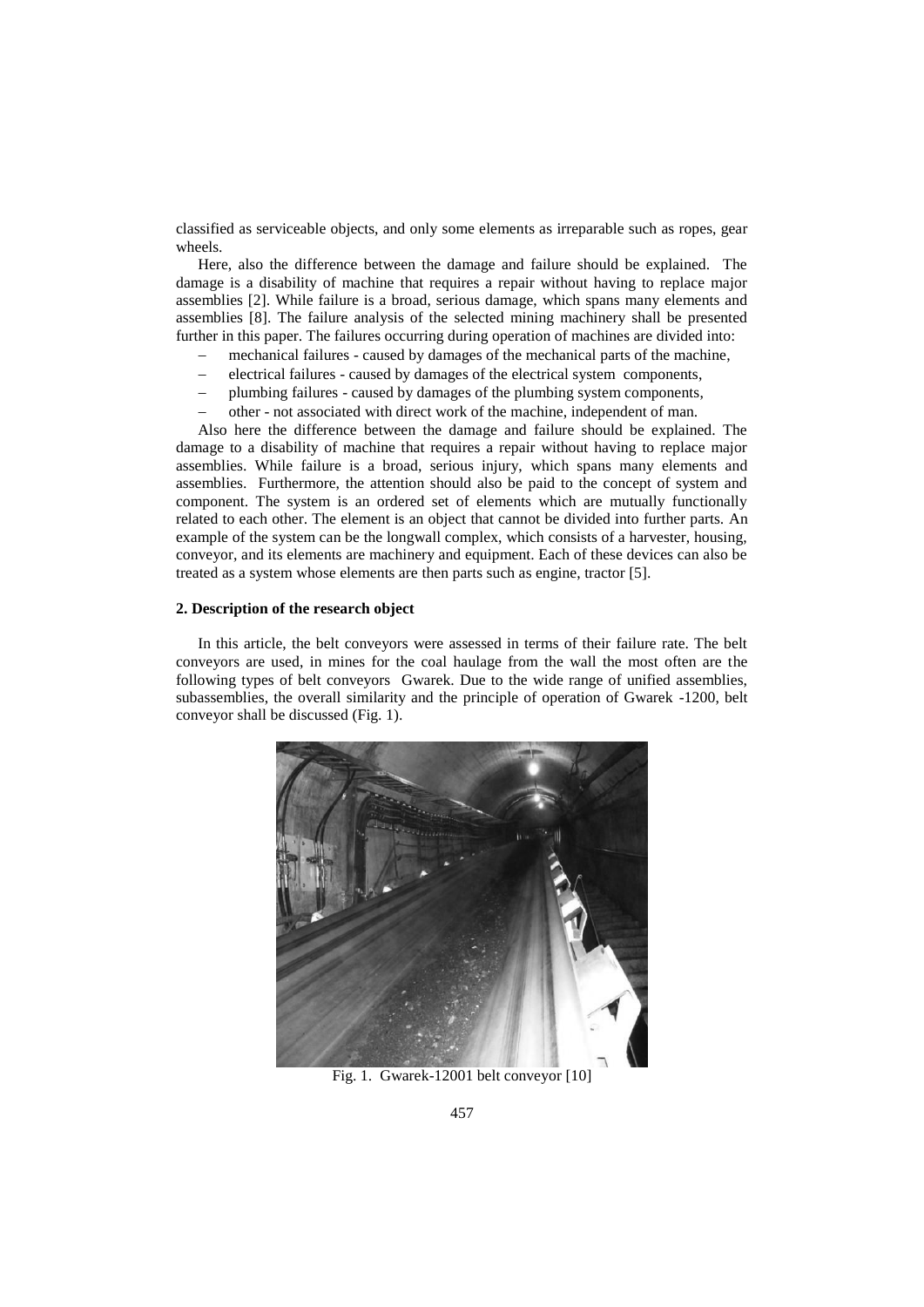These conveyors are designed for haulage transport on main roads in the coal mines with high extraction. The conveyors can be powered by one, two, three or four engines with a capacity of 75, 90, 100 or 132 kW each, depending on the load of spoil, length and inclination.

Specifications of Gwarek -1200 belt conveyor:

- 1. Belt speed obtained by changing two-speed gear transmissions [m/s]: 1.6, 2.0, 2.5, 3.0. Adequate performance [t/h] 600, 800, 1000, 1200
- 2. The maximum length of the conveyor in the level of max. performance at  $V = 3$  m/s with drives of a capacity of 4x132 kW is 3000 m.
- 3. Gear ratio: 46.96; 25.68; 39.02; 24.961.
- 4. Conveyor route: rope, made of channel section, standing on the floor or suspended
- 5. the type of belt-approved type of strength 800 2500 kN/m depending on the installed capacity and speed of the belt.

The method of sealing is: curing, cold bonding, by means of steel wire ropes, metal or plastic staples.

Gwarek-1200 belt conveyors consist of the following main units:

1) drive with the boom,

2) loop,

- 3) tensioning station,
- 4) route,

5) back,

6) additional and electrical equipment.

Description of individual conveyor components [11]:

# **drive with the boom:**

The boom consists of a head and two stable segments bolted to walls of the hull or the addition, it can be extend up to 6 segments, repetitive after 5m each. The drive consists of drive hulls one or two motor units which are disjoint. The drive hull is mounted of divided walls mounted to a rigid skid. A driving drum is located on the walls, with protruding pivots on which the power raingears are mounted. The gear unit is mounted on the drum shaft by means of type Stüwe clamping rings. The ZRHT/5E jaw or plumbing brake is attached to the gear.

#### **loop:**

The loop is a belt storage tank, it allows the storage of elastic and permanent elongations resulting from the operation. It also enables the extension or shortening of the structure without the need for additional insertion or release of the belt. The loop supporting structure is made up of segments, the amount of which can be varied within the range of 3-17 pcs. The loop over the entire length is protected by guards.

**tensioning station:**

The tensioning station is built behind the loop and connected by a rope with a loop trolley. Its task is to provide a constant tension in the belt in the belt descending from the drive drums.

The tensioning station can be slow-running or tensioning and supporting.

The main component is a winch composed of the following parts:

- -electric motor,
- $-$ flexible coupling,
- worm-helical gear or cylindrical-conical,
- $-th$ e cable drum.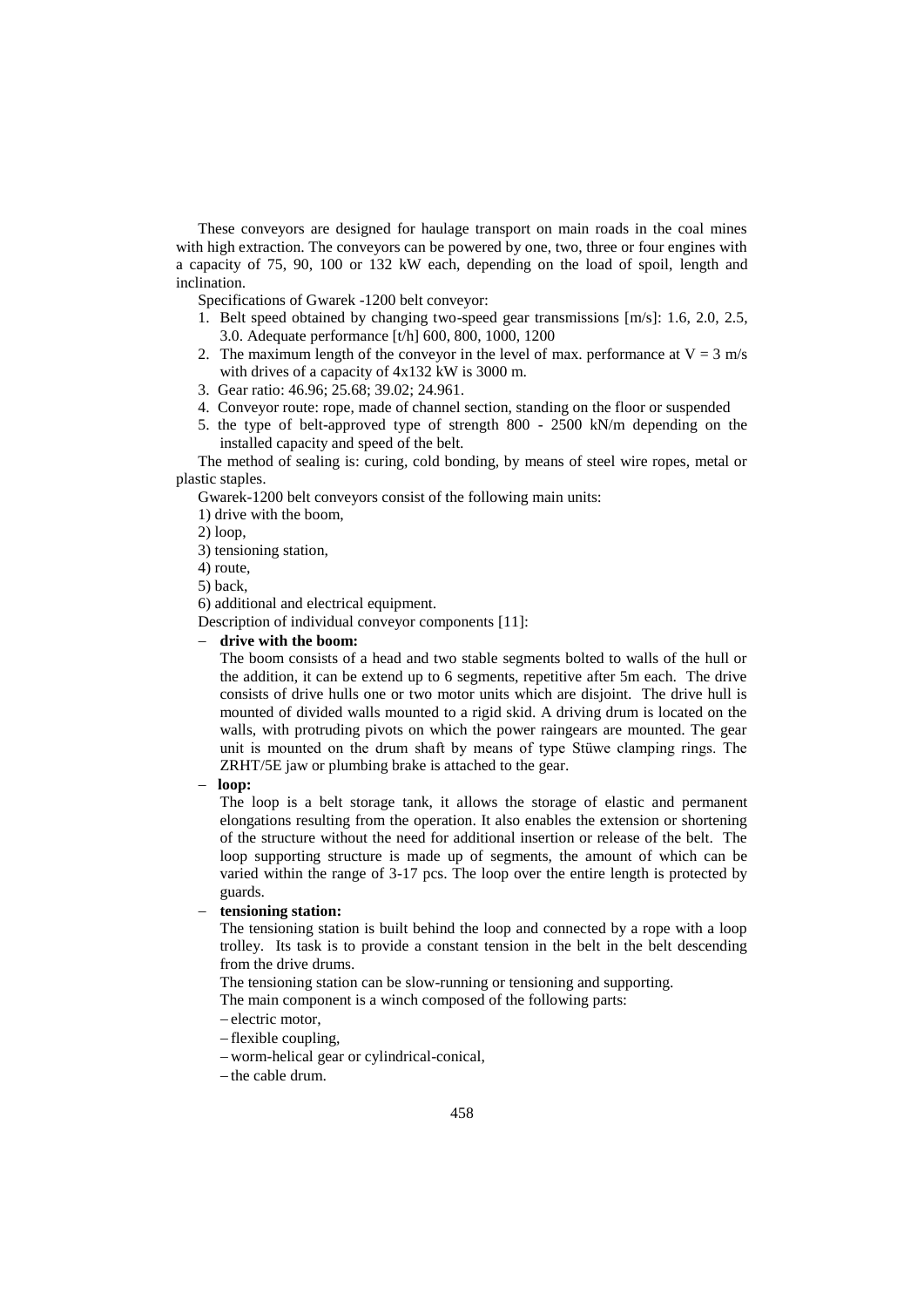The winch control can be done by the lever or plumbing system. When tensioning, the manual tension control is done by observing the pressure gauge control.

**route:**

The route of the conveyor can be:

a) the rope type, suspended,

b) from the channel bar, standing on the floor or suspended.

The nominal distance between the upper brackets of the type is 1.2m. The trestle that constitutes the support of the load-bearing elements conducting the bottom belt are spaced every 3m.

**back.**

The back with the chute is a final part of the conveyor. It consists of: hull with the turning drum, superstructure with rubbered feed idlers, permanent chute and systems cleaning the belt and turning drum.

# **additional and electrical equipment:**

- belt motion sensors,
- temperature sensors,
- excavated material accumulation sensors,
- sprinklers on the pouring stations,
- automatic fire extinguishing unit SAG-a.

# **3. Analysis of the belt conveyors failure rate**

Analysis of failure rate of the belt conveyors operating in one of the extraction walls in the audited entity, was carried out based on daily reports collected by the mine dispatcher, during the period from January to December 2010, the report included the following replacing data:

- date of failure,
- duration of failure,
- cause of failure,
- place of failure.

During the research, in the wall designated to be analyzed 4 belt conveyors operated forming a soil transport system. 169 failures were recorded, which were divided by their type, number of failures of the type, duration and cause of failure. The belt conveyor's failures were divided into:

- mechanical failures,
- electrical failures,
- plumbing failures,
- other failures (not associated with the direct operation of the belt conveyor on the wall. The downtime arising from such operations as: supplementing the lack of water, oil supplementing and replacement of damaged methane meter.

To assess the failure of machinery the Pareto-Lorenz diagram was used, which belongs to the traditional quality management tools and allows clear, graphical arrangement of the factors affecting the examined phenomenon, and also allows showing the relative and absolute distribution of errors, problems or their causes. The Pareto diagram can be easily read as to what is the biggest problem, what types of errors should be reduced to improve the production process [4].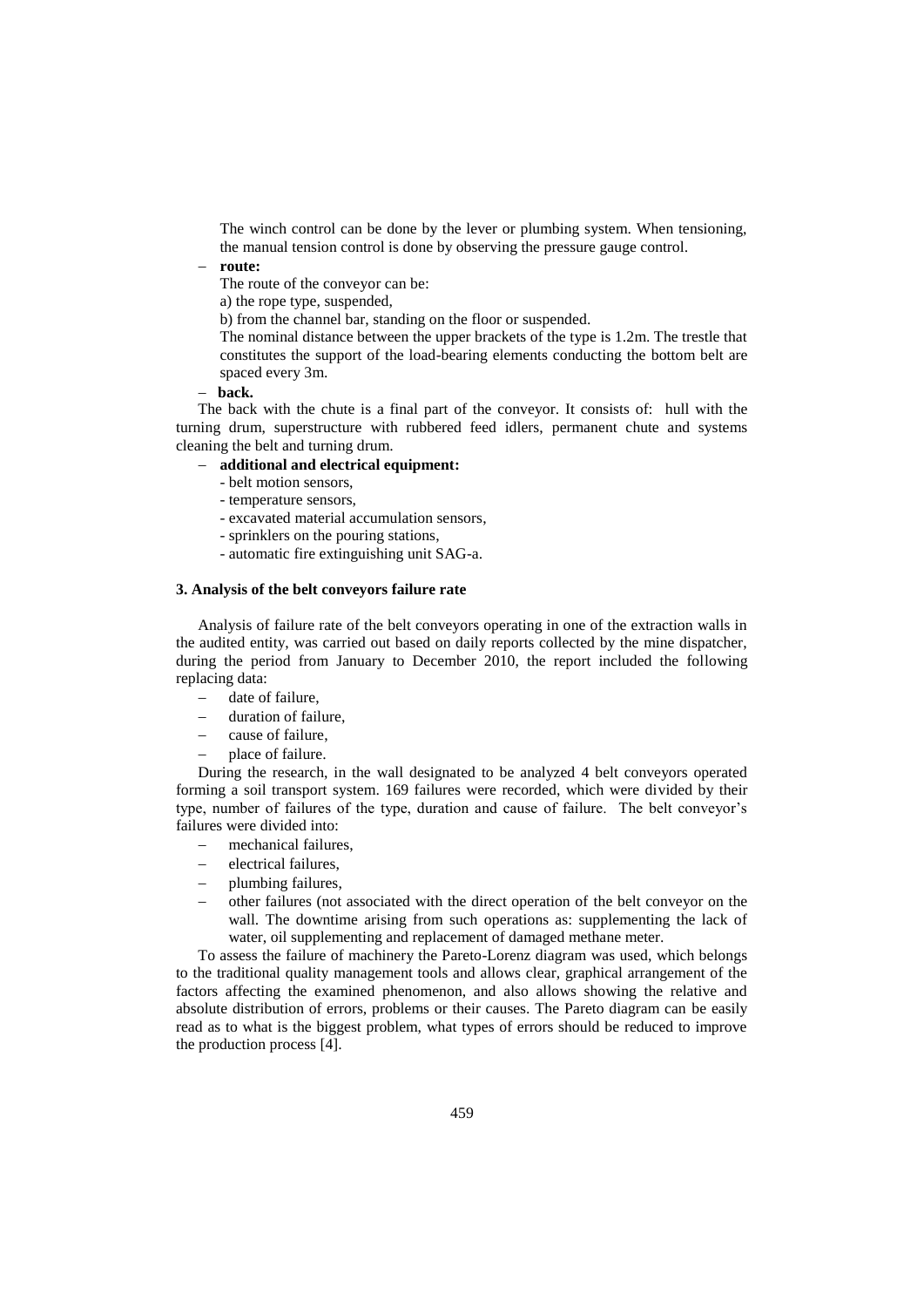The Pareto-Lorenz diagram was constructed as a result of implementing the following steps [6, 7]:

- 1. Data regarding the downtimes due to failure of the tested machines operating in the analyzed wall was completed.
- 2. The data was assigned to specific machines, such as: longwall harvester, scraper conveyor and belt conveyors.
- 3. The cumulative percentages for each failure was calculated.
- 4. On the basis of the results the Pareto-Lorenz diagram was drawn up.
- 5. Interpretation of the drawn up diagram was conducted.

To calculate the cumulative percentage of individual failures the following formulas were used:

$$
PIE_j = \frac{100}{IE}
$$

$$
SPIE_j = PIE_j + PIE_{j-1}
$$

$$
PIA_j = \frac{100 \cdot IA_j}{\sum_{i=1}^{I\!E} IA_j}
$$

$$
SPIA_j = PIA_j + PIA_{j-1}
$$

where:

 $PIE_i$  – percentage number of elements,

 $SPIE_i$  – cumulative percentage number of elements,

IE – number of elements,

 $PIA_i$  – percentage number of failures,

 $SPIA<sub>i</sub>$  – cumulative percentage number of failures,

IA – number of failures.

In addition to the causes of the failure, a very important factor is the time interval in which the individual failures occurred.

The following is a summary of the belt conveyor failure, due to the its average duration.

| Cause of the | Average         | Percentage duration of | Cumulative percentage    |
|--------------|-----------------|------------------------|--------------------------|
| failure      | duration [min.] | all failures           | duration of all failures |
| Mechanical   | 201.5           | 63.8                   | 63.8                     |
| Other        | 48,8            | 15.4                   | 79.2                     |
| Electrical   | 33,5            | 10.6                   | 89.8                     |
| Plumbing     | 32,2            | 0.2                    | 100                      |

Tab. 1. The average duration of each failure of the belt conveyors

An analysis of the data contained in Table 1 shows that the longest average duration of failure was observed in the case of mechanical failure, which amounted to 201.5 minutes. The comparable average duration was observed in case of electrical and plumbing failures, which respectively amounted to: 33.5 and 32.2 minutes.

Based on data contained in Table 1 the Pareto-Lorenz diagram was drawn up (Fig. 2) for the average duration of each failure of the belt conveyors.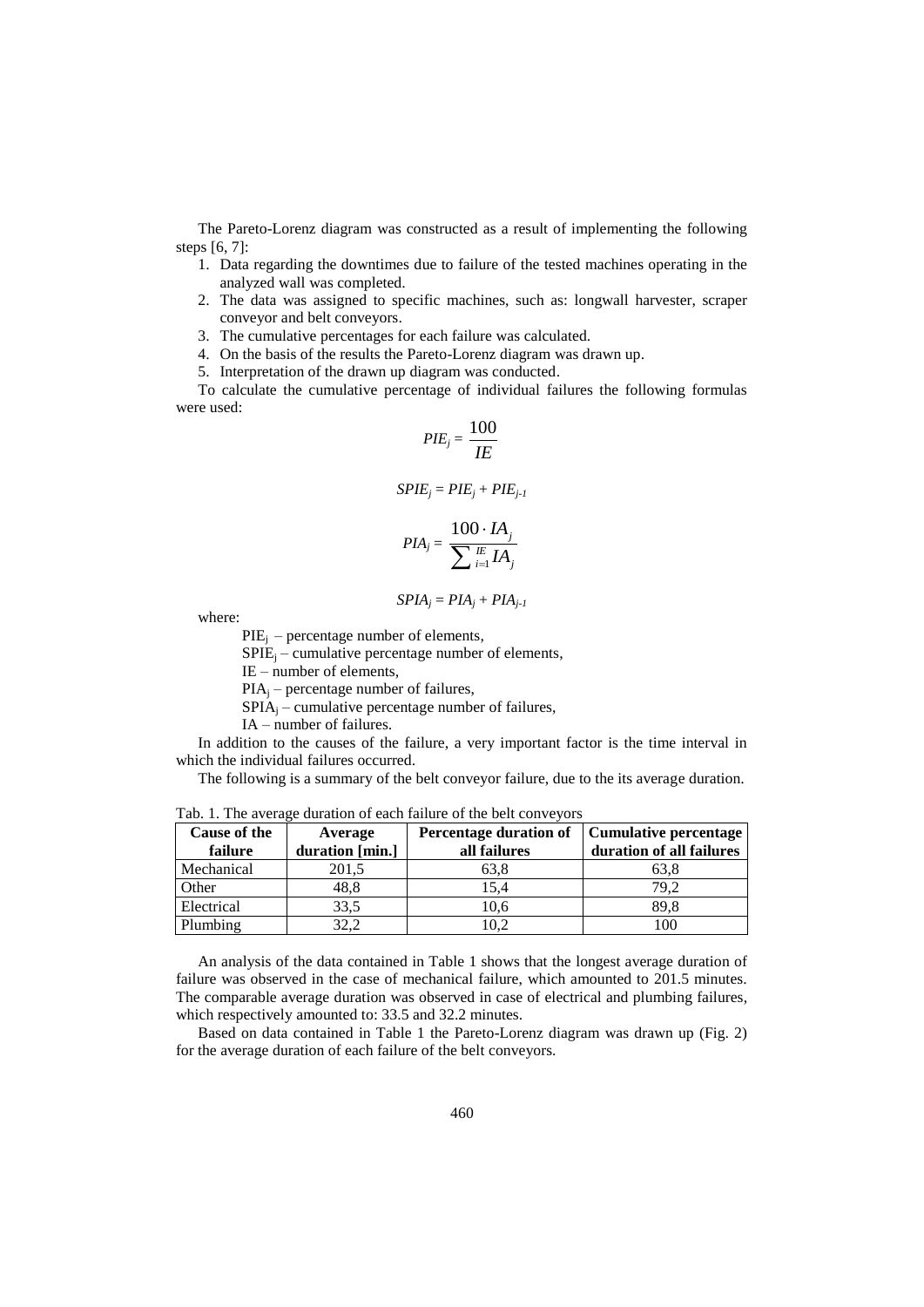

Fig. 2. The Pareto-Lorenz diagram for the average duration of failure of the belt conveyors

The Pareto-Lorenz diagram shows that the longest duration of failure of belt conveyors were the mechanical failures, which constitute 63.8% of all failures.

Electrical, plumbing, and "other" failures represent 36.2% of all failures of the belt conveyors operating in the tested wall of one of the coal mines.

#### **3.1. Electrical Failures**

The largest group among the failures are the electric failures of the belt conveyors, which were recorded 59 times during the tested period. In Table 2 the causes leading to electrical failure are summarized.

| <b>Cause of the failure</b> | Number of<br>failures | Percentage of<br>failures | <b>Cumulative percentage</b><br>of failures |
|-----------------------------|-----------------------|---------------------------|---------------------------------------------|
| Faulty electric conveyors   | 56                    | 94,9                      | 94.9                                        |
| Lack of control             |                       | 3,4                       | 98.3                                        |
| Faulty temperature sensor   |                       |                           | 100                                         |

Tab. 2 Causes of the electric failure of the belt conveyors

The analysis of data from Table 2 shows that 56 failures were caused by causes that in the reports were classified into the following category: electrically inefficient conveyors. This is a very general category, and therefore cannot accurately determine what the cause of the individual failures was.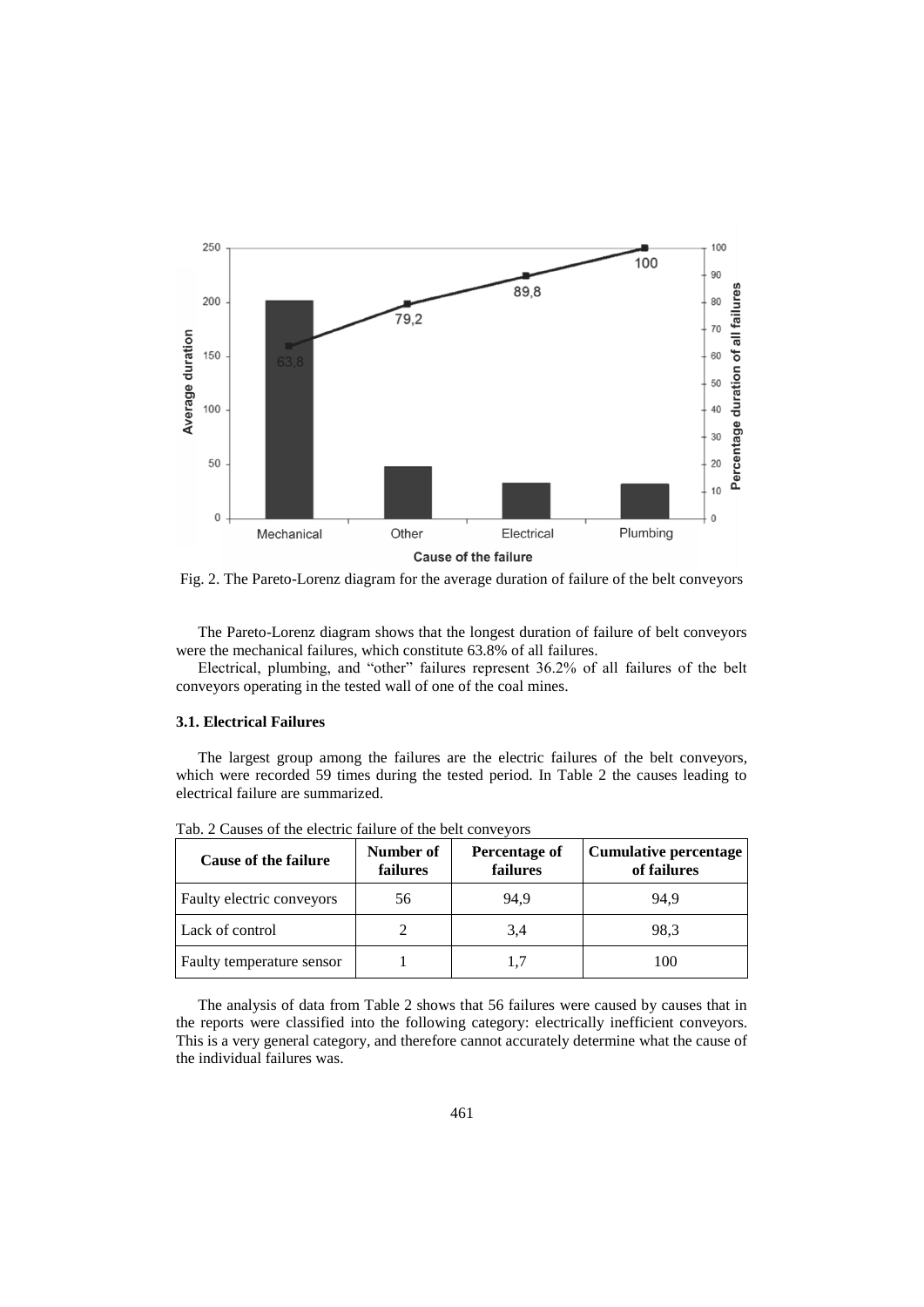

**Cause of the failure** 

Fig. 3. The Pareto-Lorenz diagram for the electrical breakdown of the belt conveyors

On the basis of data included in Table 2 the Pareto-Lorenz diagram was drawn up (Fig. 3) for the electric failures of the belt conveyors. The diagram shows that 94.9% of the causes of failure are classified as: electrically inefficient conveyors. Causes as lack of control and faulty temperature sensor represent only 5.1% of all the electrical conveyor failures.

#### **3.2. Mechanical Failures**

In the case of operation of the belt conveyors, 52 failures were reported caused by the mechanical factors. The summary of these factors is presented in Table No. 3

| <b>Cause of the failure</b> | Number of<br>failures | Percentage<br>of failures | Cumulative percentage of<br><b>failures</b> |
|-----------------------------|-----------------------|---------------------------|---------------------------------------------|
| Broken belt                 | 17                    | 32,8                      | 32,8                                        |
| Damage to the sealing       | 13                    | 25                        | 57,8                                        |
| The loop is out of order    | 5                     | 9,6                       | 67,4                                        |
| Faulty mechanical conveyors | 4                     | 7,7                       | 75,1                                        |
| Damaged wiper               | 3                     | 5,8                       | 80,9                                        |
| Drum replacing              | 3                     | 5,8                       | 86,7                                        |
| Defective brakes            | $\overline{2}$        | 3,8                       | 90,5                                        |
| Gear replacing              | 1                     | 1,9                       | 92,4                                        |
| Failure of the drive        |                       | 1,9                       | 94,3                                        |
| Clutch damage               |                       | 1,9                       | 96,2                                        |
| Defective drum pad          |                       | 1,9                       | 98,1                                        |
| Rollers replacing           |                       | 1,9                       | 100                                         |

Tab. 3 Causes of the mechanical failures of the belt conveyors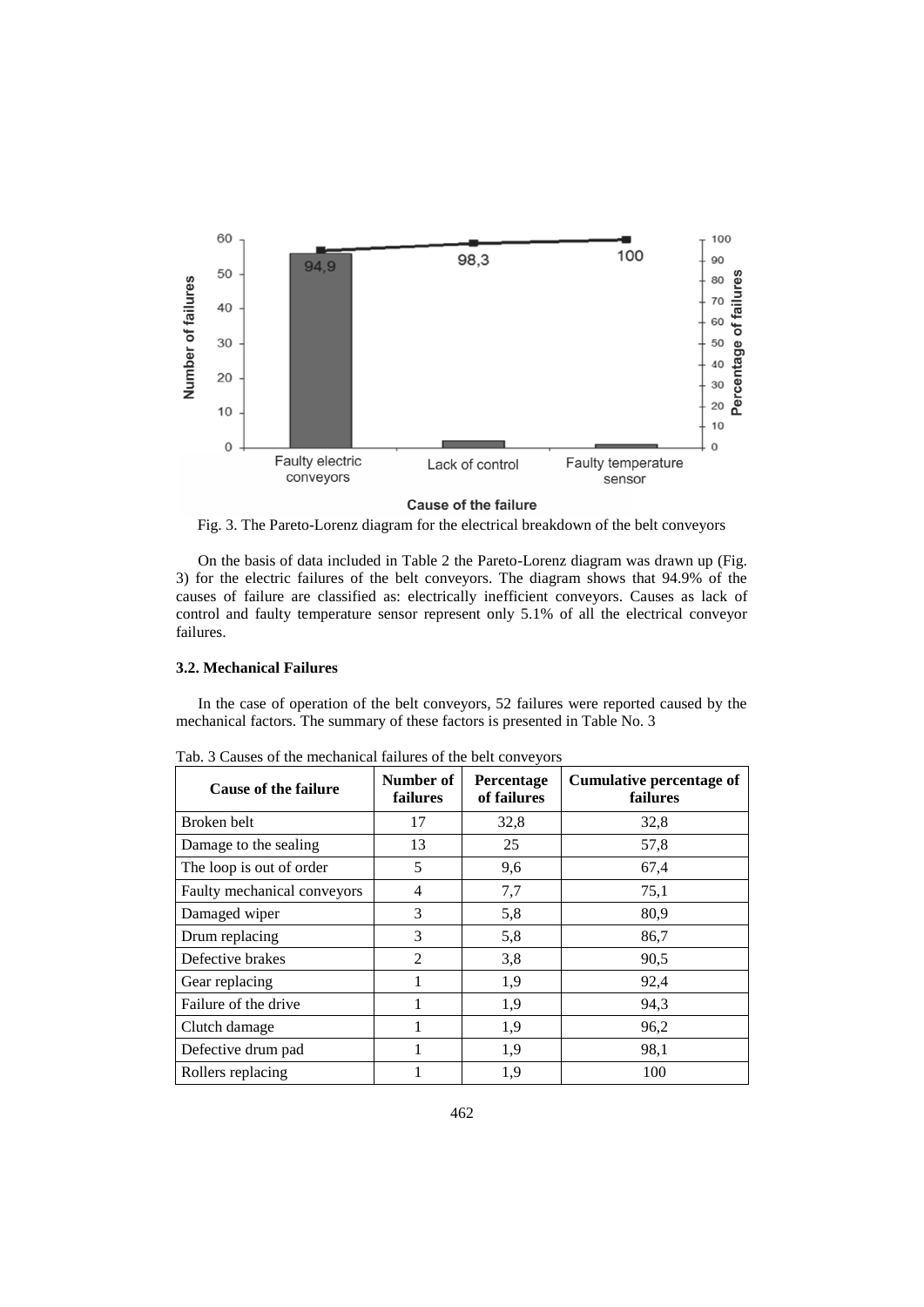While analyzing the data of Table 3 it can be concluded that the most common cause of the mechanical failure was the broken belt - 17 failures and damage to sealing - 13 failures. Transmission, clutch, drive, lining drum and roll were damaged 1 time during the tested belt conveyors operation period.

Based on data from Table 3, the Pareto-Lorenz diagram was drawn up (Fig. 4) for the mechanical failures of the belt conveyors.



The diagram shows that 57.8% of causes of the mechanical failures are caused by a broken belt and damaged sealing. The remaining 10 factors are 42.2% of all failures of the belt conveyors operating in a distinguished wall in the audited entity.

# **3.3. "Other" failures**

"Other" failures recorded 49 times during the testing period, they form the third group in terms of number of their occurrence. The causes of the "other" failures of the belt conveyors are contained in Table 4.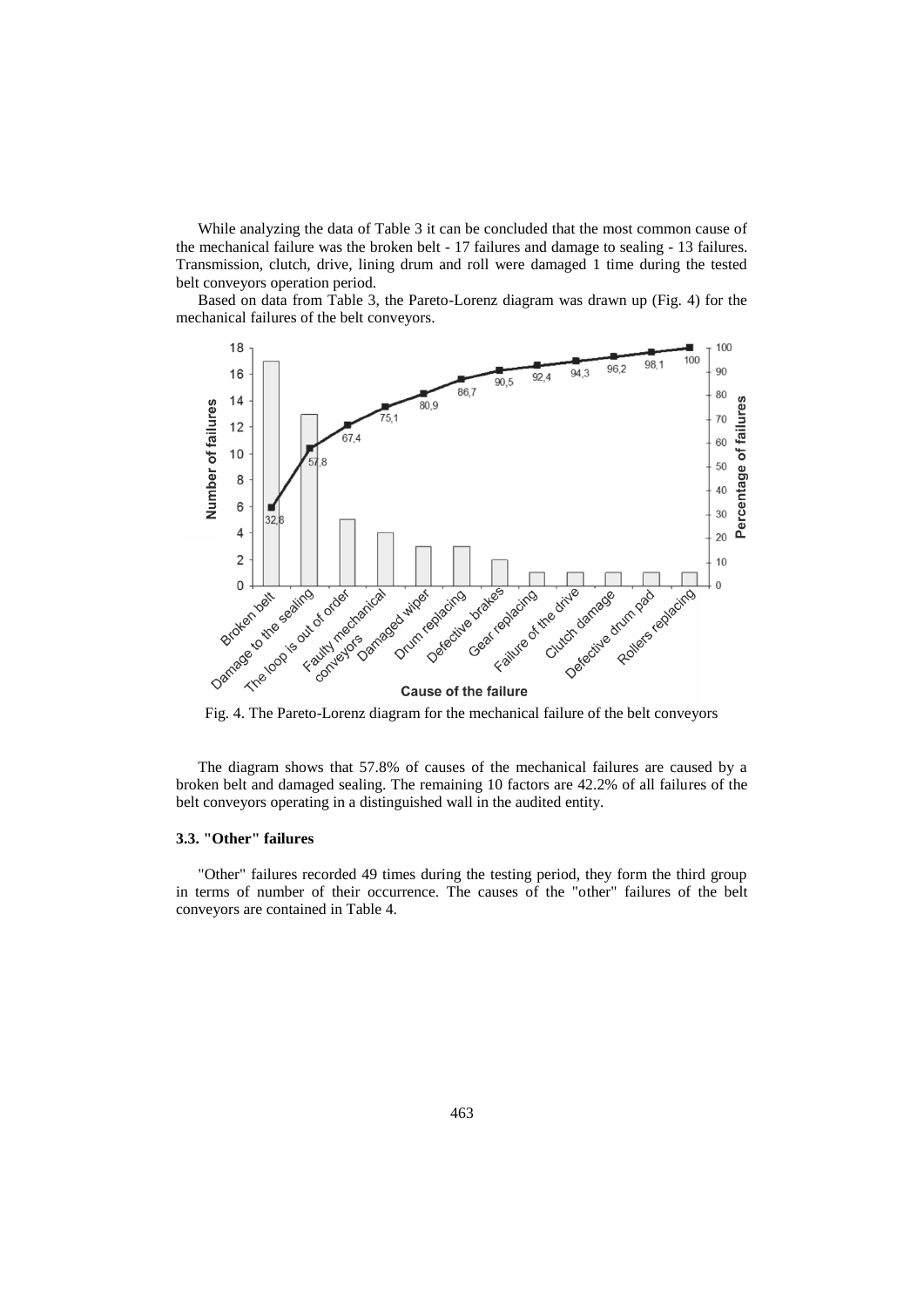| <b>Cause of the failure</b> | Number of<br>failures | Percentage of<br>failures | <b>Cumulative percentage</b><br>of failures |  |  |  |
|-----------------------------|-----------------------|---------------------------|---------------------------------------------|--|--|--|
| <b>Buried belt</b>          | 15                    | 30,6                      | 30,6                                        |  |  |  |
| No current                  |                       | 14,3                      | 44,9                                        |  |  |  |
| Stoppage                    | 7                     | 14,3                      | 59,2                                        |  |  |  |
| Adjustment                  | 6                     | 12,3                      | 71,5                                        |  |  |  |
| Jam on the conveyor         | 5                     | 10,2                      | 81,7                                        |  |  |  |
| Rewound belt                | $\overline{2}$        | 4,1                       | 85,8                                        |  |  |  |
| Lack of water               | $\overline{c}$        | 4,1                       | 89,9                                        |  |  |  |
| Breaking of the             | $\overline{c}$        | 4,1                       | 94                                          |  |  |  |
| hanging chain               |                       |                           |                                             |  |  |  |
| Brushing securing           |                       | $\overline{2}$            | 96                                          |  |  |  |
| Lock on                     |                       | 2                         | 98                                          |  |  |  |
| Replacing of aprons         |                       | $\overline{c}$            | 100                                         |  |  |  |

Tab. 4 Causes of the "other" failures of the belt conveyor

Based on the analysis of data from Table 4 it can be stated that the biggest failure of the group "others" was caused by the belt burial - 15 times. In isolated cases brushing securing, lock on and aprons replacement occurred.

Based on data from Table 4 the Pareto diagram -Lorenz was drawn up (Fig. 5) for the "other" failures of the belt conveyor.



Fig. 5. The Pareto-Lorenz diagram for the "other" failures of the belt conveyors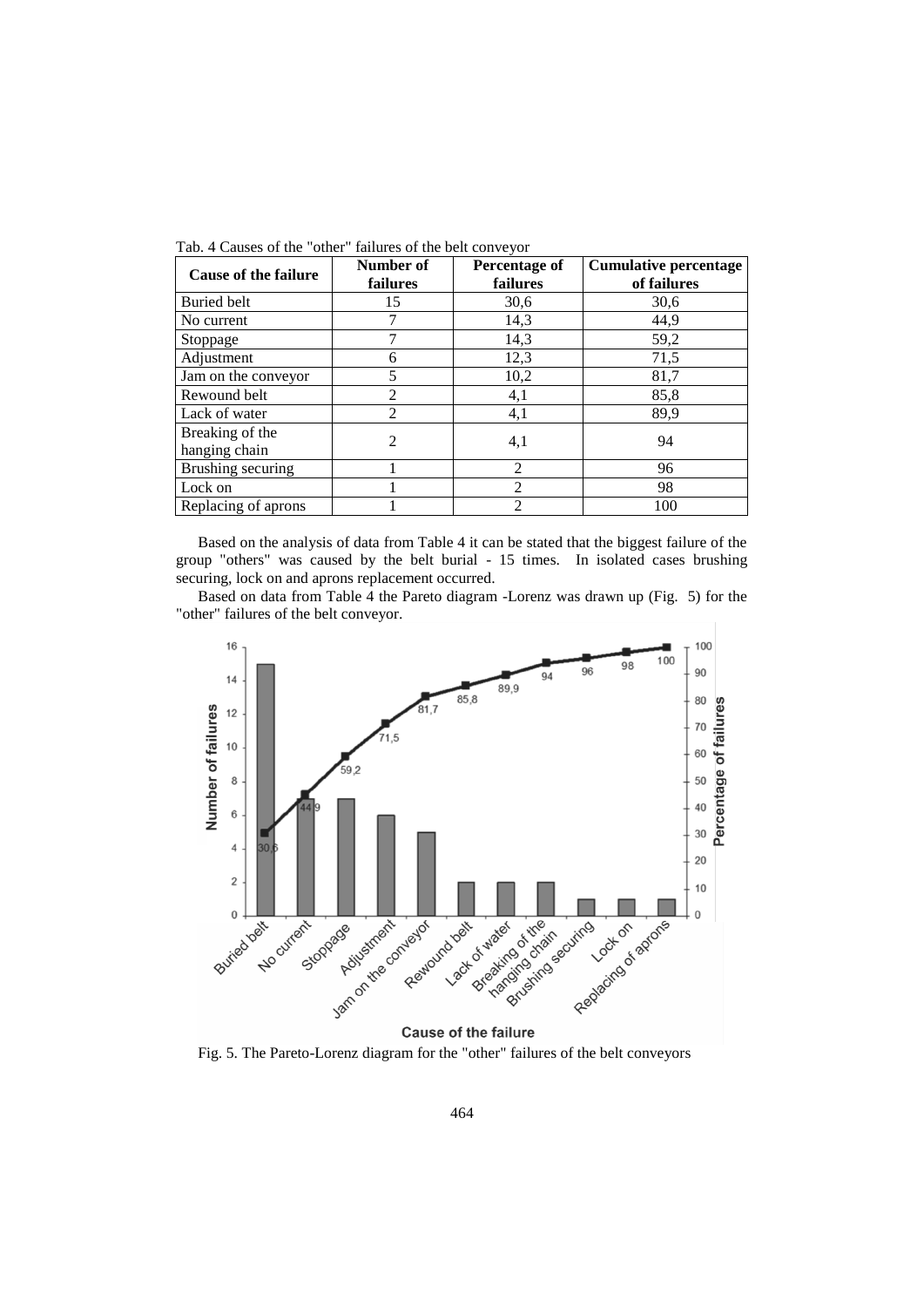Based on the analysis of the Pareto-Lorenz diagram it can be concluded that the buried belt, lack of electricity and rewound of the belt represent 59.2% of the reasons causing the "other" failure of the operating conveyors in the analyzed tested wall of the test. The remaining eight reasons is 40.8% of all "other" failures of the belt conveyors.

# **3.4. Plumbing Failures**

The belt conveyors, plumbing failures constitute the smallest group of failures. They have been reported 9 times, and the only reason for their occurrence was the lack of cooling of the conveyor. It can be concluded that the reason for this is 100% responsible for the plumbing failure of the conveyor operating in the wall, which was analyzed.

#### **4. Conclusions**

Based on the analysis of failure of the belt conveyors, it can be concluded that:

- in the period from January to December 2010 there were 169 failures of 4 belt conveyors operating on one of the walls of the analyzed coal mine,
- the longest downtime was caused by the mechanical failures, which lasted for an average of about 200 minutes. In the event of electrical, plumbing, and "other" failure averages, their duration was comparable and amounted respectively, to: approx. 335, 32 and 48 minutes,
- the largest group are the electrical failures 59 reported, followed by the mechanical failures 52 reported, followed by the so-called other failures 49 reported. The last group are only 9 plumbing failures.

In order to reduce potential failures of the mining machinery, the following appropriate action should be taken:

- increase of monitoring and control of the mining machinery in operation through the creation of an appropriate maintenance schedule, maintenance and inspection of machinery, with particular emphasis on their critical elements,
- establishing appropriate procedures for the maintenance of individual machines, and control of their execution with the use of checklists,
- development of an appropriate database on the number and causes of failures of the mining machinery,
- application of reliability theory, which will allow to design a repair database and develop of the maintenance schedules, which will extend the time of trouble-free operation of machines,
- modifying of the elements of design solutions that mostly are subjected to the failures, due to the use of detailed data about the causes and the number of failures contained in databases,
- conducting periodic diagnostic measurements, ensuring proper control of individual units of machinery and it will increase the reliability and durability of these machines,
- appointment and training of the relevant departments responsible for a trouble-free process of the coal mining.